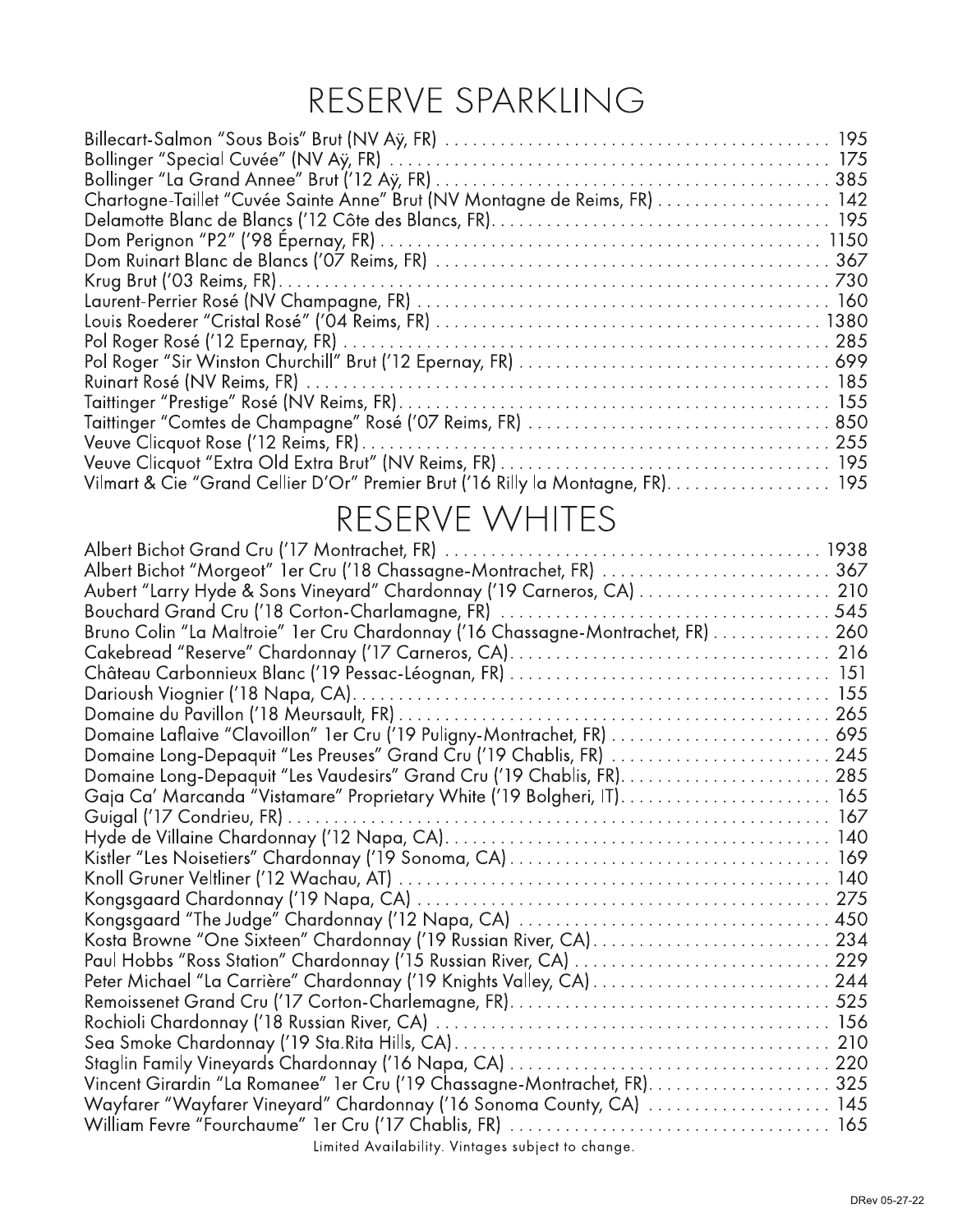## RESERVE PINOT

| Domaine de la Romanée-Conti Grand Cru ('18 Grands Échézeaux, FR) 2465         |  |
|-------------------------------------------------------------------------------|--|
|                                                                               |  |
|                                                                               |  |
| Domaine du Pavillon "Clos de Marechaudes" 1er Cru ('19 Aloxe-Corton, FR)  251 |  |
| Domaine Mongeard-Mugneret ('19 Gevrey-Chambertin, FR) 175                     |  |
|                                                                               |  |
|                                                                               |  |
|                                                                               |  |
|                                                                               |  |
|                                                                               |  |
|                                                                               |  |
|                                                                               |  |
| Kosta Browne "Gap's Crown Vineyard" ('19 Sonoma Coast, CA)  320               |  |
|                                                                               |  |
|                                                                               |  |
|                                                                               |  |
|                                                                               |  |
|                                                                               |  |
|                                                                               |  |
|                                                                               |  |
|                                                                               |  |

# NEW WORLD CABERNET

|                                                   | 335 |
|---------------------------------------------------|-----|
| Limited Availability. Vintages subject to change. |     |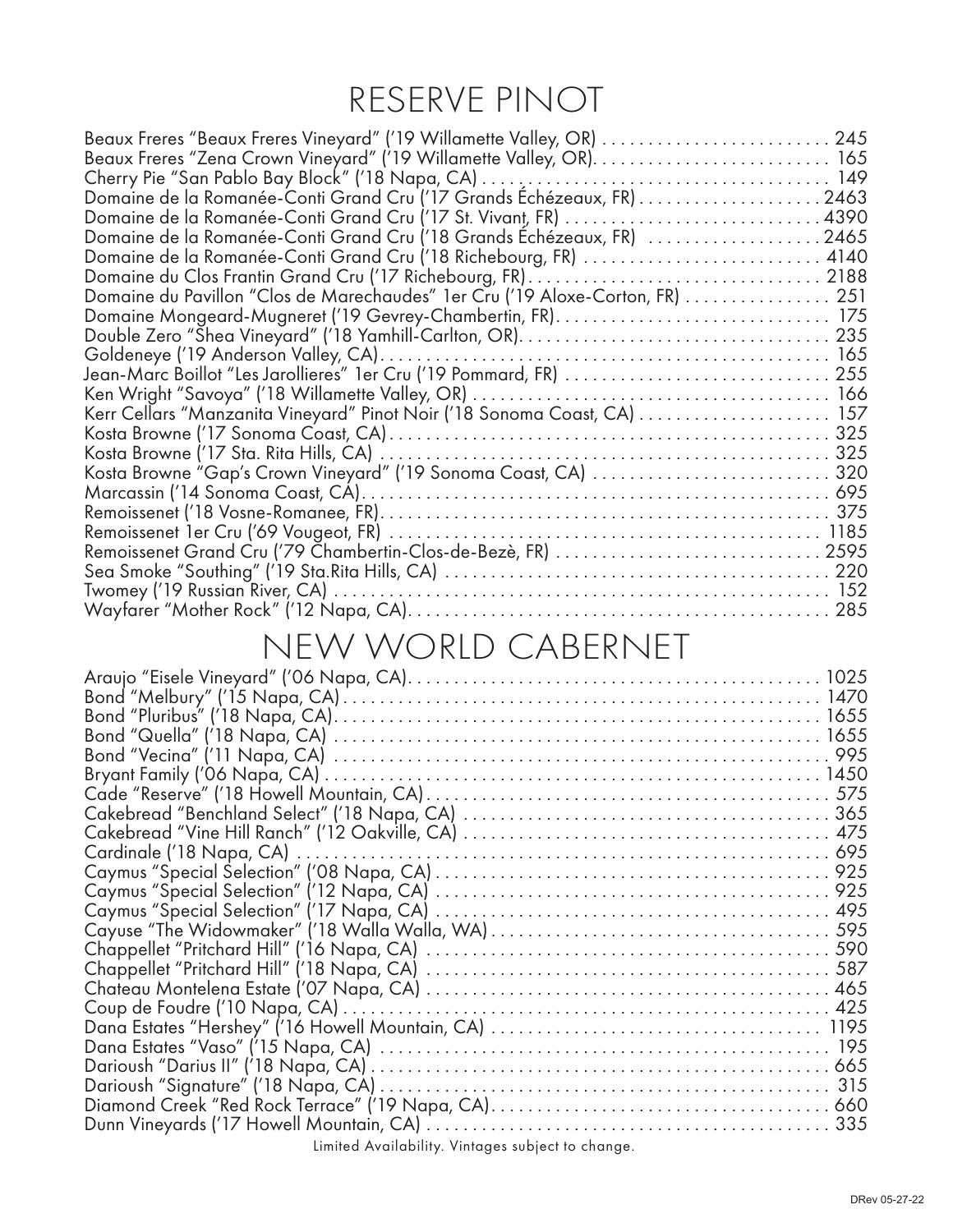# NEW WORLD CABERNET (CONT.)

| Schrader Cellars "RBS" Beckstoffer To Kalon Vineyard ('19 Napa, CA)  1150 |  |
|---------------------------------------------------------------------------|--|
|                                                                           |  |
|                                                                           |  |
|                                                                           |  |
|                                                                           |  |
|                                                                           |  |
|                                                                           |  |
|                                                                           |  |
|                                                                           |  |
|                                                                           |  |
|                                                                           |  |
|                                                                           |  |
|                                                                           |  |
| Limited Availability. Vintages subject to change.                         |  |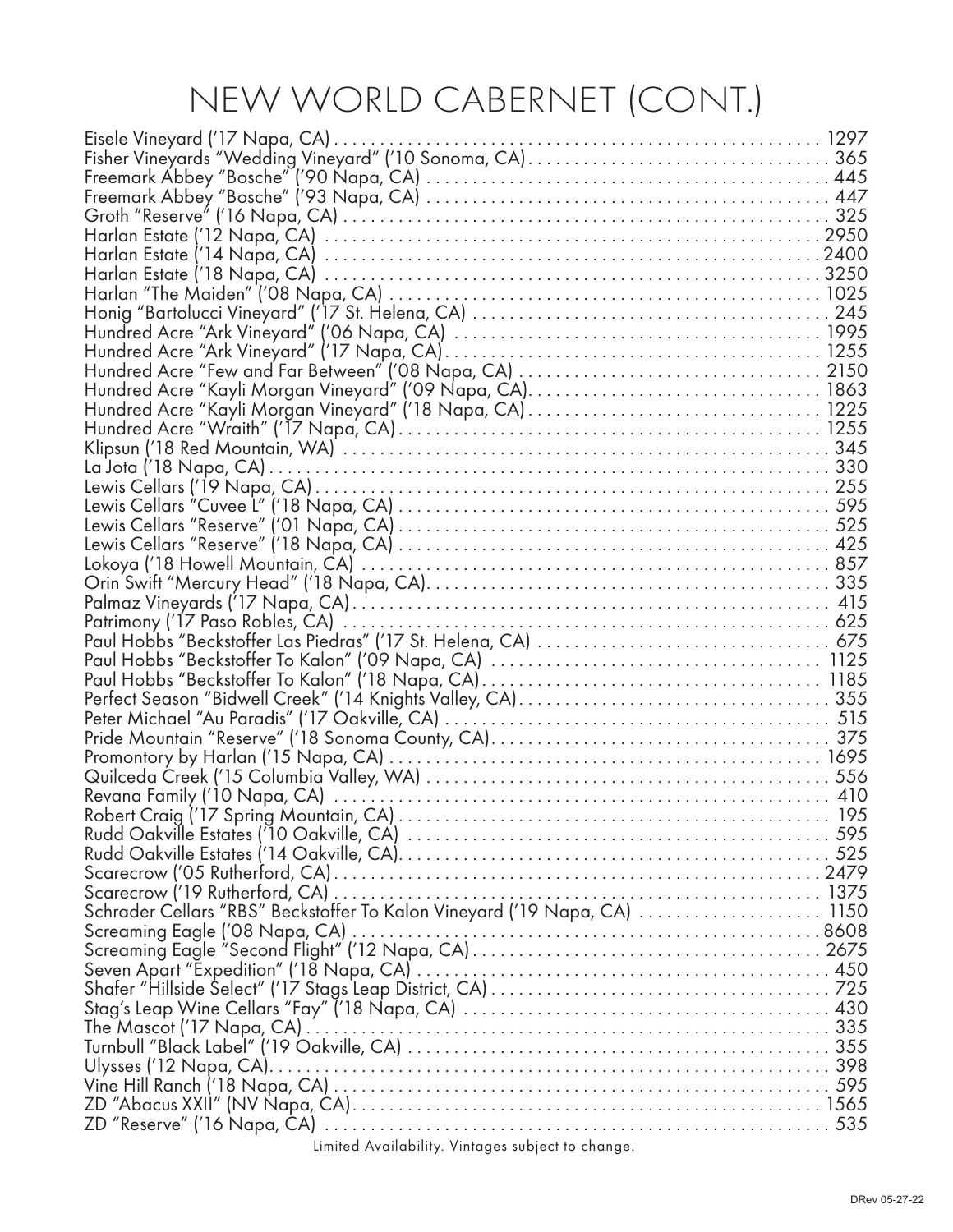# NEW WORLD REDS

| Amuse Bouche Proprietary Red ('14 Napa, CA).                                                                                                                                                                                               |  |
|--------------------------------------------------------------------------------------------------------------------------------------------------------------------------------------------------------------------------------------------|--|
|                                                                                                                                                                                                                                            |  |
|                                                                                                                                                                                                                                            |  |
|                                                                                                                                                                                                                                            |  |
|                                                                                                                                                                                                                                            |  |
|                                                                                                                                                                                                                                            |  |
|                                                                                                                                                                                                                                            |  |
|                                                                                                                                                                                                                                            |  |
| Colgin IX Estate Proprietary Red ('06 Napa, CA)<br>Colgin IX Estate Proprietary Red ('06 Napa, CA)<br>Colgin IX Estate Proprietary Red ('11 Napa, CA)<br>Colgin IX Estate Proprietary Red ('16 Napa, CA)<br>Colgin IX Estate Proprietary R |  |
|                                                                                                                                                                                                                                            |  |
|                                                                                                                                                                                                                                            |  |
|                                                                                                                                                                                                                                            |  |
|                                                                                                                                                                                                                                            |  |
|                                                                                                                                                                                                                                            |  |
|                                                                                                                                                                                                                                            |  |
|                                                                                                                                                                                                                                            |  |
| Colgin IX Estate Syrah ('18 Napa, CA)<br>Colgin "Cariad" Proprietary Red ('14 Napa, CA)<br>Continuum Proprietary Red ('16 Napa, CA)<br>Continuum Proprietary Red ('17 Napa, CA)<br>Continuum Proprietary Red ('17 Napa, CA)                |  |
|                                                                                                                                                                                                                                            |  |
|                                                                                                                                                                                                                                            |  |
|                                                                                                                                                                                                                                            |  |
|                                                                                                                                                                                                                                            |  |
|                                                                                                                                                                                                                                            |  |
|                                                                                                                                                                                                                                            |  |
|                                                                                                                                                                                                                                            |  |
|                                                                                                                                                                                                                                            |  |
|                                                                                                                                                                                                                                            |  |
|                                                                                                                                                                                                                                            |  |
|                                                                                                                                                                                                                                            |  |
|                                                                                                                                                                                                                                            |  |
|                                                                                                                                                                                                                                            |  |
|                                                                                                                                                                                                                                            |  |
|                                                                                                                                                                                                                                            |  |
|                                                                                                                                                                                                                                            |  |
| Newton The ruzzie rroprietary Red (13 Napa, CA)<br>Opus One Proprietary Red ('01 Napa, CA)<br>Opus One Proprietary Red ('05 Napa, CA)<br>Overture Proprietary Red ('05 Napa, CA)<br>Overture Proprietary Red ('17 Napa, CA)<br>Pahlmeyer   |  |
|                                                                                                                                                                                                                                            |  |
|                                                                                                                                                                                                                                            |  |
|                                                                                                                                                                                                                                            |  |
|                                                                                                                                                                                                                                            |  |
|                                                                                                                                                                                                                                            |  |
|                                                                                                                                                                                                                                            |  |
|                                                                                                                                                                                                                                            |  |
|                                                                                                                                                                                                                                            |  |
|                                                                                                                                                                                                                                            |  |
|                                                                                                                                                                                                                                            |  |
|                                                                                                                                                                                                                                            |  |
|                                                                                                                                                                                                                                            |  |
|                                                                                                                                                                                                                                            |  |
|                                                                                                                                                                                                                                            |  |

#### FRENCH REDS

| $\lim_{x\to a} A_{\text{valid}}$ |  |
|----------------------------------|--|

Limited Availability. Vintages subject to change.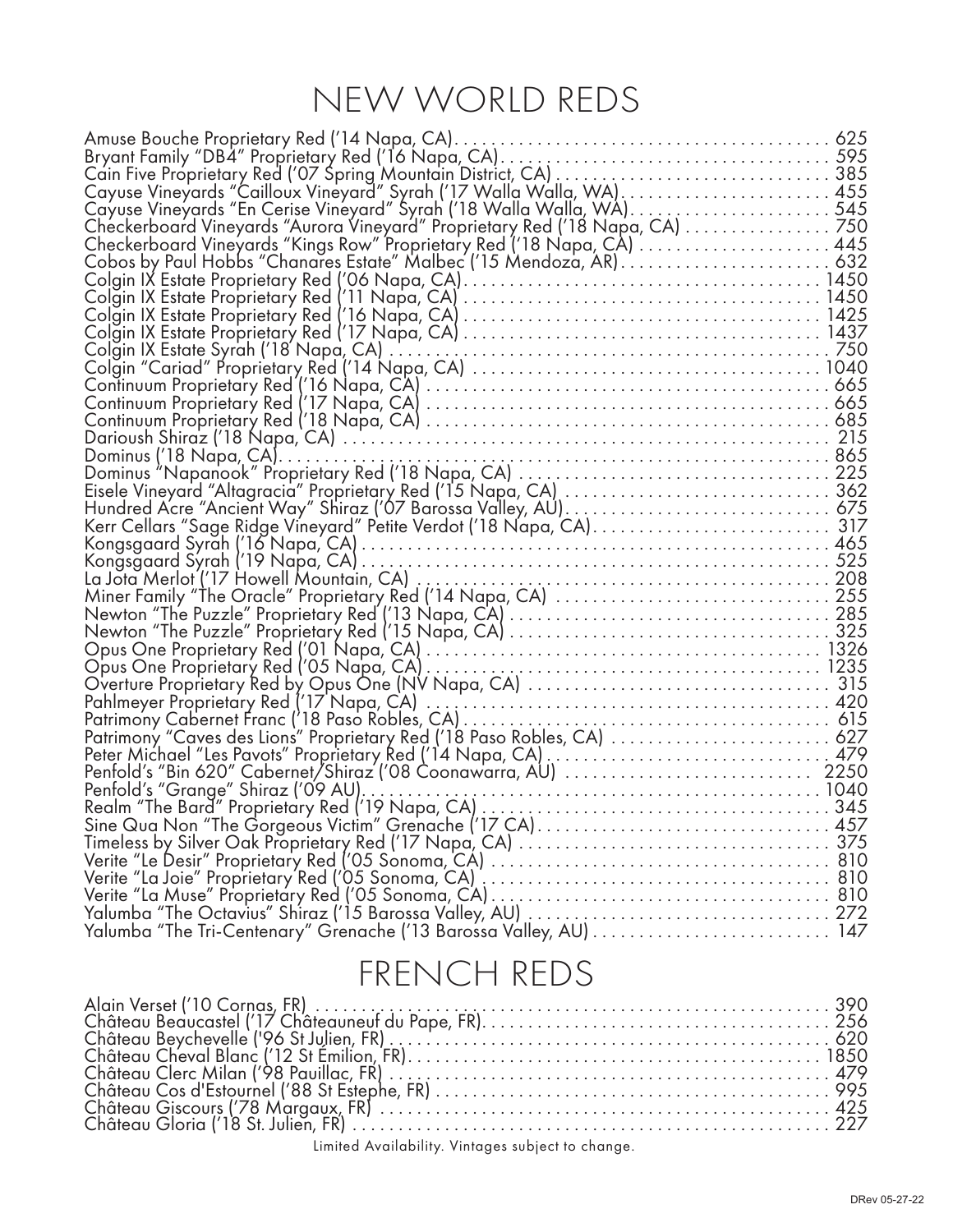# FRENCH REDS (CONT.)

### ITALIAN & SPANISH REDS

| R Lopez de Heredia "Viña Tondonia" Reserva ('08 Rioja, SP) 148 |  |
|----------------------------------------------------------------|--|
| Limited Availability. Vintages subject to change.              |  |